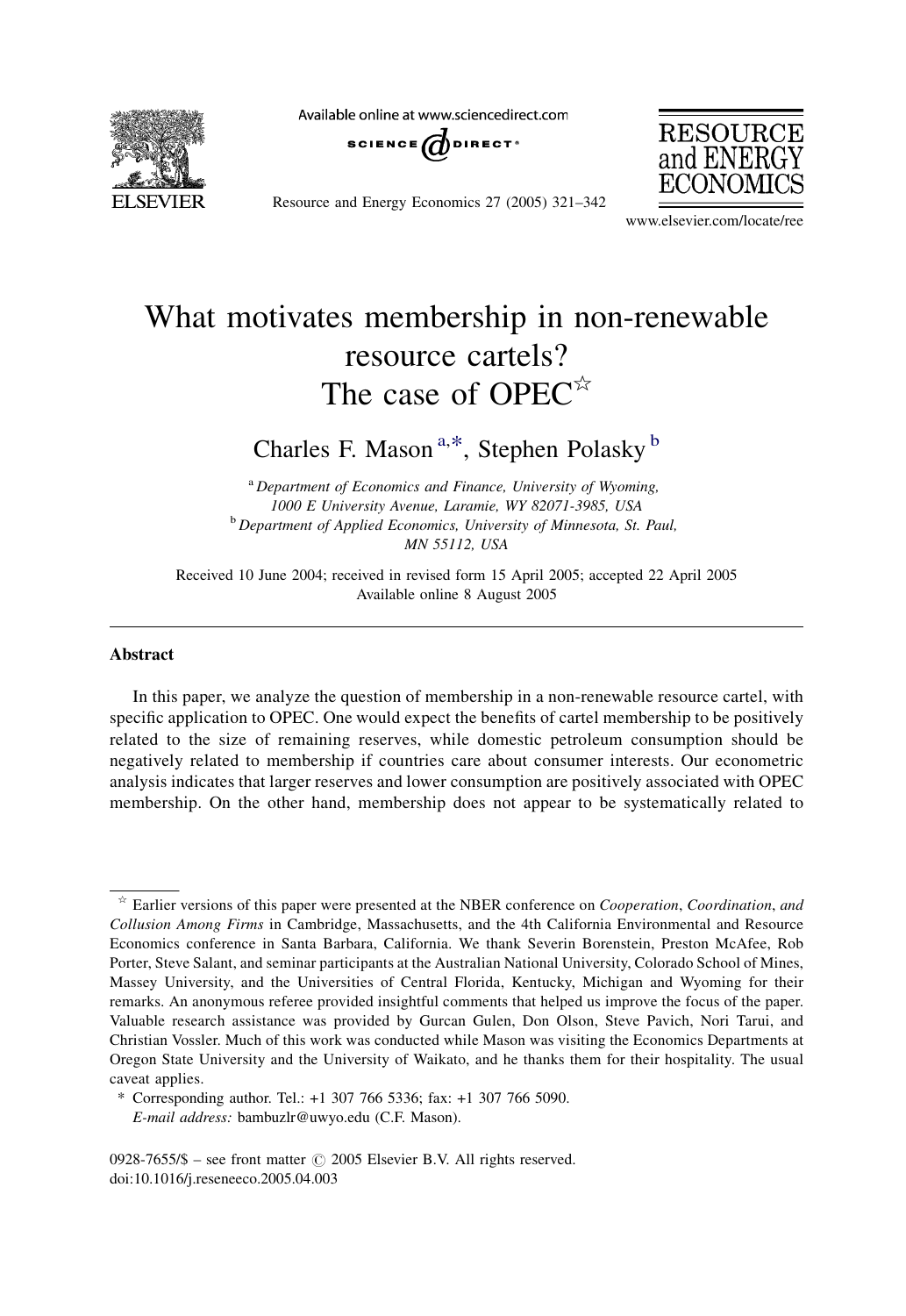countries' religious makeup. Our regressions correctly predict membership for the vast majority of oil-producing countries.

 $\odot$  2005 Elsevier B.V. All rights reserved.

JEL classification: D43; L1; Q3

Keywords: Non-renewable resources; Cartel; OPEC

## 1. Introduction

The Organization of Petroleum Exporting Countries (OPEC) has been a major factor in the world oil market since the early 1970s. While the cartel appeared relatively ineffective from the late 1980s through much of the 1990s,<sup>1</sup> recent events have again put OPEC in the spotlight. Production cutbacks by large oil producers helped increase oil prices from the US\$ 10 per barrel range in early 1999 to over US\$ 30 per barrel in 2000. Prices in early 2005 climbed over US\$ 50 per barrel with virtually no spare production outside of OPEC to meet rising demand. OPEC continues to have regular meetings to discuss production quotas and pricing strategies. Further, its member countries own 69.3% of the world's proven reserves as of the beginning of 2005 ([Oil and Gas Journal](#page--1-0)), approximately the same as the 69.8% figure they owned at the beginning of 1973. In light of long-term trends towards increasing world demand and limits on production capacity outside of OPEC, it is likely that the cartel will remain an important force in international oil markets.

[Hnyilicza and Pindyck \(1976\)](#page--1-0) and [Pindyck \(1978\)](#page--1-0) argue that there are substantial gains to cartelization available to members of OPEC, potentially in the neighborhood of 50– 100% of non-cooperative profit flows. In light of this observation, why does OPEC include less than one-fourth of all oil producing countries? In fact, a group of non-member countries were invited to attend OPEC meetings beginning in the late 1980s. These countries, referred to as ''shadow OPEC,'' were involved in discussion of production and pricing with OPEC member states. In March 1998, two members of shadow OPEC, Mexico and Norway, announced that they would limit their production at the same time that OPEC was doing so. [Griffin and Xiong \(1997\)](#page--1-0) also find gains to cartelization. However, they also argue that member states have substantial incentives to defect. A cartel is a classic example of a prisoner's dilemma: all members are better off when all cooperate but each member does better by defecting. Given this incentive, why do countries remain in OPEC or adhere even partially to their quotas? Indeed, Ecuador dropped its membership in OPEC in 1992, the first such defection since the group was formed in 1960. More recently, Gabon also left the cartel. Since Ecuador and Gabon exited from the cartel without retribution, why don't other OPEC members follow suit? The basic question these observations raise is: which producers have an incentive to join the cartel, or remain in it, and which producers do not?

In this paper, we analyze the question of membership in a non-renewable resource cartel, focusing specifically on OPEC. In Section [2](#page--1-0), we discuss examples of non-renewable resource cartels and the relevant literature on collusion in repeated and dynamic games. We use this

<sup>&</sup>lt;sup>1</sup> See, for example, [Adelman \(1986\)](#page--1-0), [Griffin and Vielhaber \(1994\),](#page--1-0) and [Jones \(1990\)](#page--1-0). On the other hand, [Griffin](#page--1-0) [and Xiong \(1997\)](#page--1-0) argue that world oil prices are higher than those predicted for a non-cooperative oligopoly.